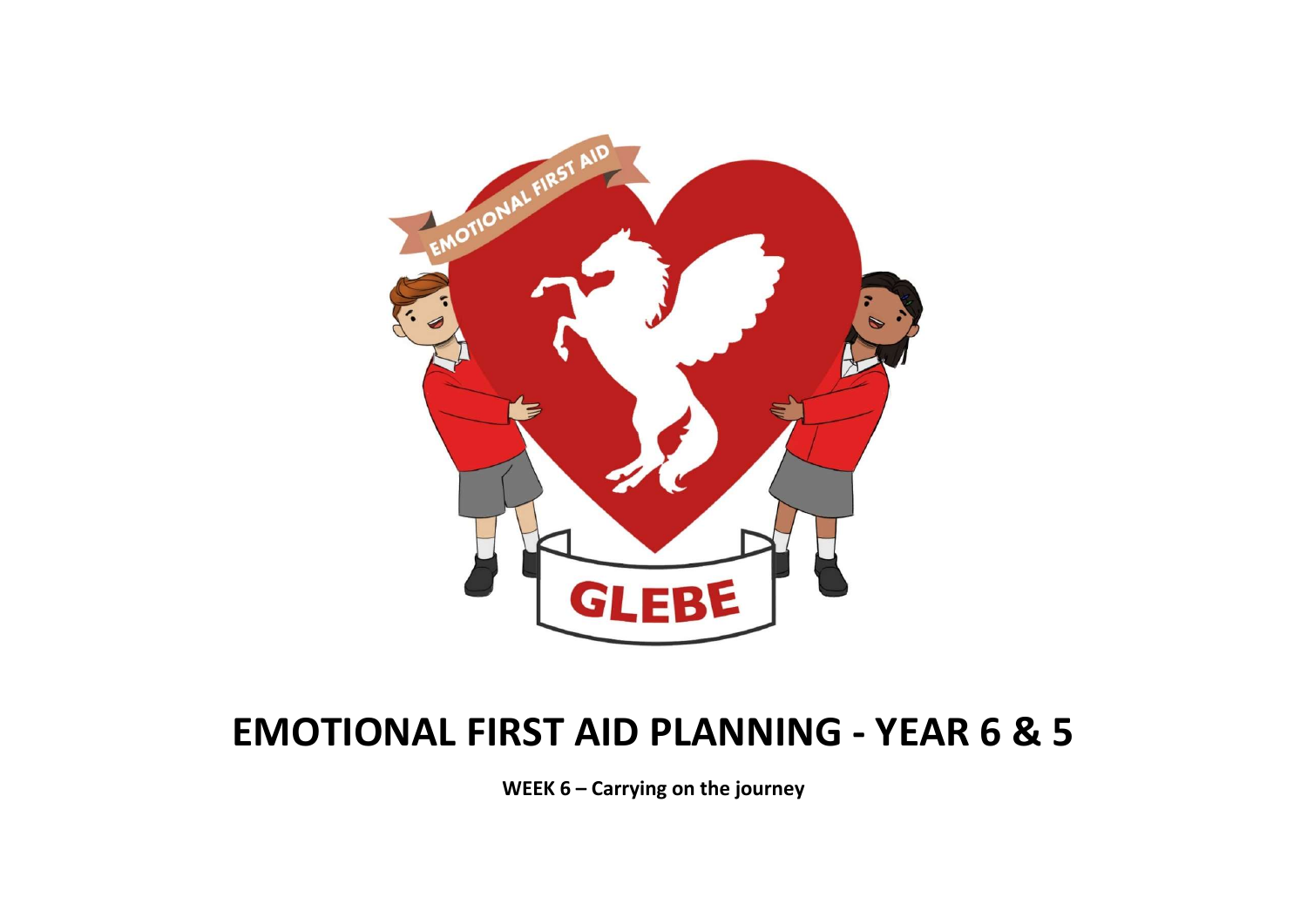# EMOTIONAL FIRST AID KIT – LESSON PLANS YEAR 6 & 5 Clare Sheldon/Rebecca McCafferty

Please use the pink heart post-it notes for the children to use if they want to ask a question, say how they are feeling or just to make a comment. These can be left on the desks for you to read.

| Week 6     | <b>ACTIVITY</b>      | Lesson plan                                                                        |                                                                                    |
|------------|----------------------|------------------------------------------------------------------------------------|------------------------------------------------------------------------------------|
|            |                      |                                                                                    | <b>REFERENCE</b>                                                                   |
| Transition | <b>Transitioning</b> | A resource that reassures children that                                            | https://youngminds.org.uk/resources/school-resources/find-your-feet-transitioning- |
|            | to Secondary         | they're not alone when it comes to their                                           | to-secondary-school/#film-resource                                                 |
|            | school               | worries about secondary school, that                                               |                                                                                    |
|            |                      | there are ways to cope with change and                                             |                                                                                    |
|            |                      | there are people to talk to when things get                                        | Ideas for some jokes - Emotional first aid - joke page                             |
|            |                      | difficult.                                                                         |                                                                                    |
|            | <b>Making new</b>    | A series of fun videos for children to watch                                       | https://youngminds.org.uk/resources/school-resources/find-your-feet-transitioning- |
|            | friends              | about starting a new school, how to make                                           | to-secondary-school/#film-resource                                                 |
|            |                      | friends and fitting in.                                                            |                                                                                    |
|            | <b>Differences</b>   | Read out the differences and use as a                                              |                                                                                    |
|            | between              | discussion point – talk about the ones                                             | Emotional First Aid - 'Differences'                                                |
|            | primary and          | the children may find the most<br>challenging or the ones they are worried         |                                                                                    |
|            | secondary            | about.                                                                             |                                                                                    |
|            | school               |                                                                                    |                                                                                    |
|            | <b>Kindness</b>      | Helping others is not only good for them                                           | Set a challenge to encourage the class to:                                         |
|            | challenge            | and a good thing to do, it also makes us<br>happier and healthier too. Giving also | Show appreciation to those who are helping them - eg parents, friends,             |
|            |                      | connects us to others so if you want to                                            | teachers, TAs etc                                                                  |
|            |                      | feel good, do good!                                                                | Say positive things in their conversations with others today                       |
|            |                      |                                                                                    | Do three things to bring joy to other people today                                 |
|            |                      |                                                                                    | Thank a friend for the joy they bring                                              |
|            |                      |                                                                                    | Help someone re-frame a worry and find a positive way to respond                   |
|            |                      |                                                                                    | Think about their strengths and focus on using them today                          |
|            |                      |                                                                                    | Look for the good in those around you                                              |
|            |                      |                                                                                    |                                                                                    |
|            |                      |                                                                                    |                                                                                    |
|            |                      |                                                                                    |                                                                                    |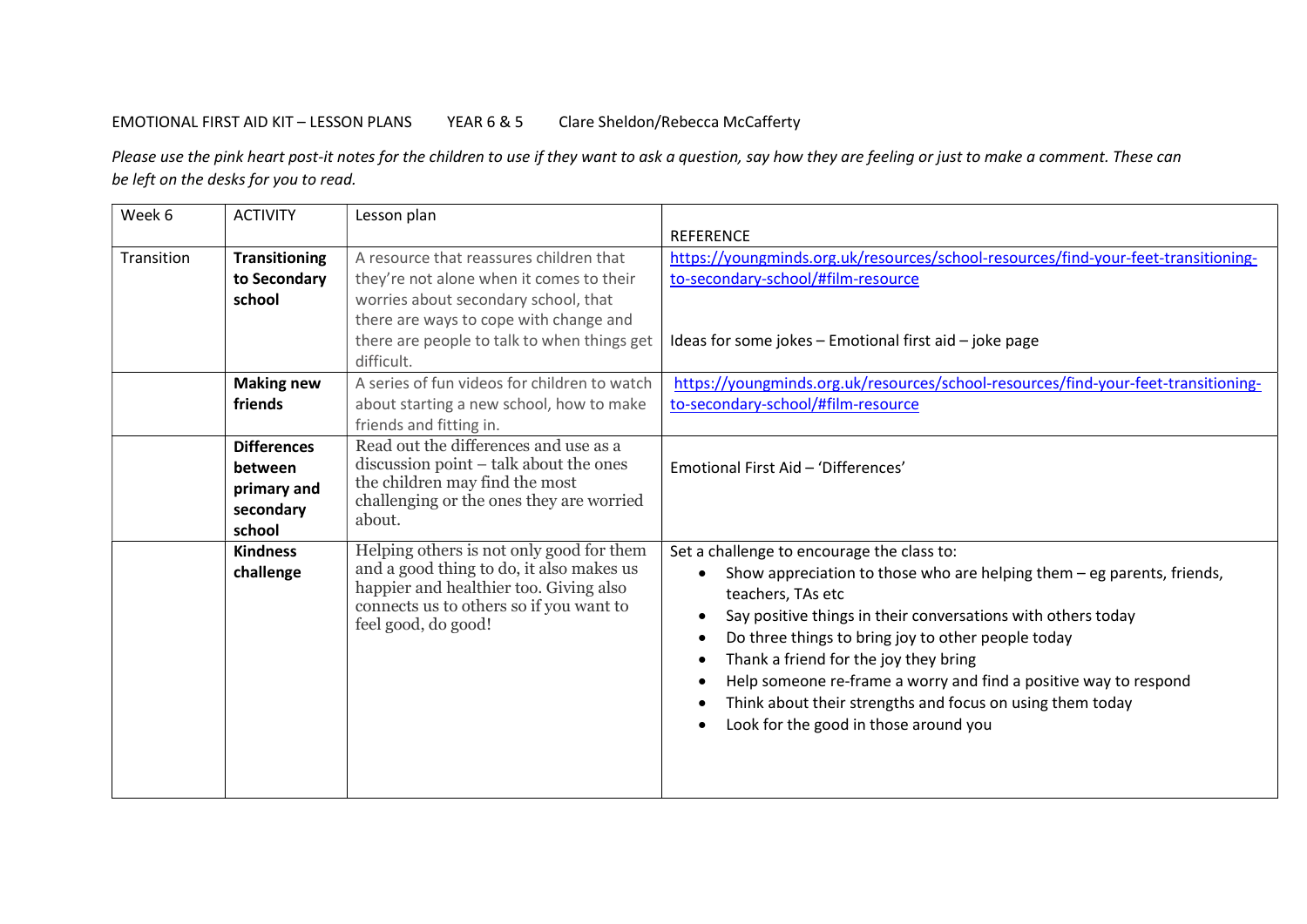| <b>Giving</b>        | X2 Worksheets to complete about 'giving'<br>being a good thing. There are many things<br>we can give and are free!<br>Spreading joy and positivity is free and has<br>a good impact on our emotional well<br>being.                                                                                            | Emotional first aid - giving                                                                                                                                                                                                                                                |
|----------------------|----------------------------------------------------------------------------------------------------------------------------------------------------------------------------------------------------------------------------------------------------------------------------------------------------------------|-----------------------------------------------------------------------------------------------------------------------------------------------------------------------------------------------------------------------------------------------------------------------------|
| <b>Being present</b> | Improving well being by being in the<br>moment and paying attention to your<br>feelings, thoughts and body. Includes a<br>mindfulness meditation.                                                                                                                                                              | Emotional first aid - Being present                                                                                                                                                                                                                                         |
| Jake's journal       | Read the journal in conjunction with the<br>feelings road graph and decide where to<br>put Jake at the end of every entry. You will<br>see how feelings change over time!                                                                                                                                      | Emotional first aid - Jake's journal<br>Emotional first aid - Feelings Road                                                                                                                                                                                                 |
| <b>Goal setting</b>  | A visual reminder that every goal<br>consists of a series of smaller steps.<br>A visual aid to help children learn to cut<br>down large goals into smaller steps. A<br>tool to focus on the small successes<br>and to remind ourselves that they all<br>lead in one direction.                                 | Emotional first aid - My Goal                                                                                                                                                                                                                                               |
| <b>Affirmations</b>  | $I$ am<br>$l$ can<br>Worksheet to complete and to be used as<br>a reminder of self belief.                                                                                                                                                                                                                     | Emotional first aid - Affirmations<br>Use the strength cards document to support the children with ideas.                                                                                                                                                                   |
| Resilience           | Resilience comes from the Latin word<br>resilio - to jump back- and is increasingly<br>used in everyday language to describe<br>our ability to cope with and bounce back<br>from adversity. Some people describe it<br>as the ability to bend instead of breaking<br>when under pressure or difficulty, or the | Tell us what advice you'd give younger students for making the most of their<br>time at Glebe Primary school. Use your experience from your time at school<br>over the years.<br>Would it be around joining clubs? Doing homework? Making friends?<br>Emotional first aid - |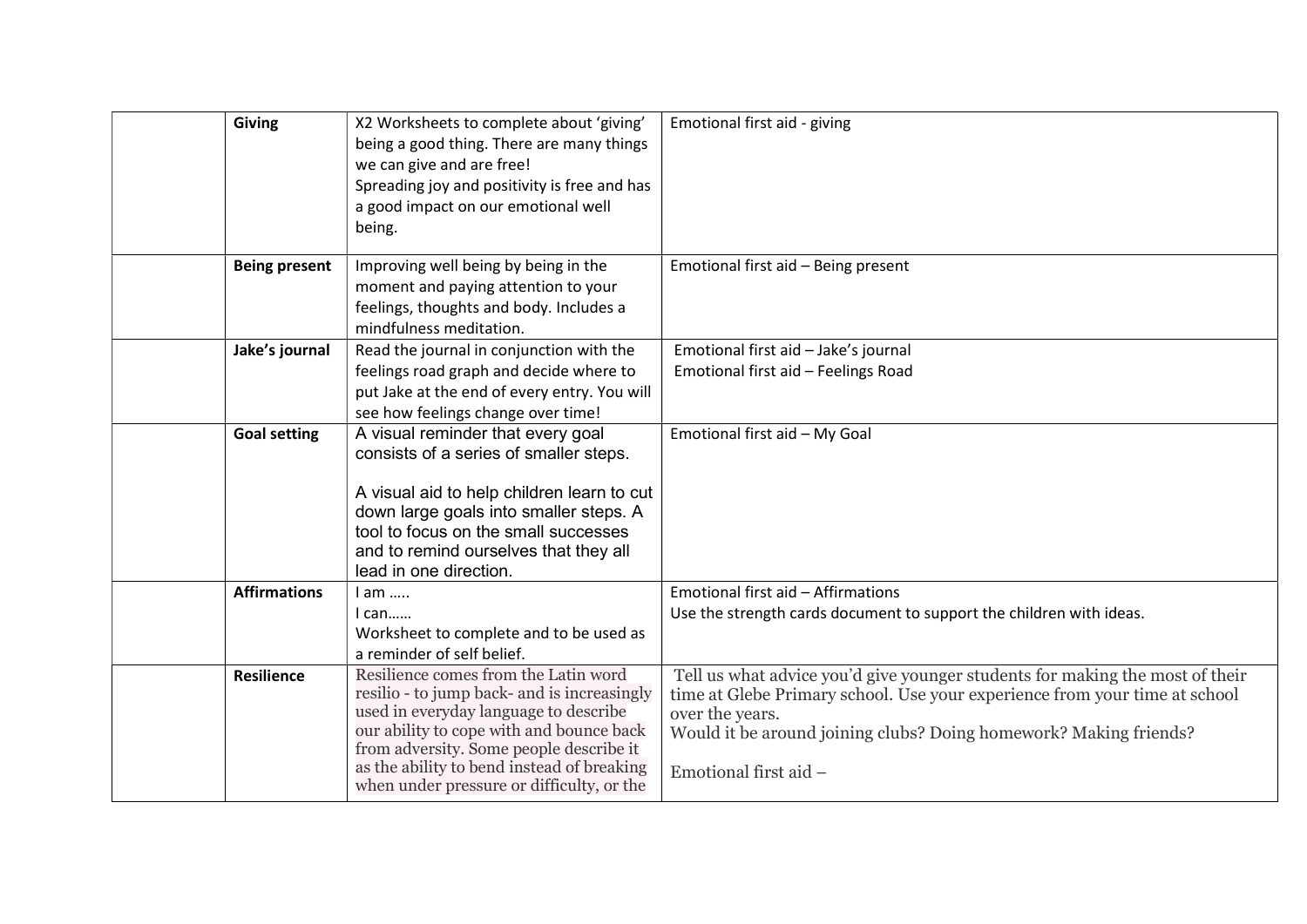|                                                                                                     | ability to persevere and adapt when faced<br>with challenges. The same abilities also<br>help to make us more open to and willing<br>to take on new opportunities. In this way<br>being resilient is more than just survival,<br>it includes letting go, learning and<br>growing as well as finding healthy ways<br>to cope.                                                                                                                                                                                                                                                              | This is an activity that would normally be featured in the 'Leavers assembly'.<br>This could be put into a little book/time capsule at a later date.<br>Use the pink post it notes to record this advice.                                                                                              |
|-----------------------------------------------------------------------------------------------------|-------------------------------------------------------------------------------------------------------------------------------------------------------------------------------------------------------------------------------------------------------------------------------------------------------------------------------------------------------------------------------------------------------------------------------------------------------------------------------------------------------------------------------------------------------------------------------------------|--------------------------------------------------------------------------------------------------------------------------------------------------------------------------------------------------------------------------------------------------------------------------------------------------------|
| <b>Staying</b><br>connected                                                                         | Watch the clip with Ben Shires discuss his<br>favourite play list of games, films and TV<br>programmes. Ask the children to put their<br>own playlists together.                                                                                                                                                                                                                                                                                                                                                                                                                          | http://www.baftakids.org/bafta-kids-home-place2be<br>There are lots of behind the scenes videos for gaming and film/animation shows to<br>explore of this BAFTA website.                                                                                                                               |
| The art room<br>at home $-$<br>River to sea<br>project<br><b>Children's Art</b><br><b>Week 2020</b> | The Art Room team at Place2Be and<br>BAFTA Kids have teamed up to launch<br>the River to Sea Project; an art project<br>which will support children to cope with<br>change, particularly those who will<br>soon be moving from primary school to<br>secondary or high school.<br>Children's Art Week 2020<br>In 2020, Children's Art Week will take<br>place online, at home and in schools from<br>29 June - 19 July 2020.<br>Each week will focus on a special theme<br>(Week 1: The Natural World, Week 2:<br>Connecting across generations, Week 3:<br>Literacy and creative writing) | https://www.place2be.org.uk/media/pugft1w1/art-room-bafta-main-pack.pdf<br>The link below explains the project<br>https://www.place2be.org.uk/about-us/news-and-blogs/2020/june/the-art-room-<br>and-bafta-kids-launch-project-to-support-pupils-with-move-to-secondary-school/<br>https://engage.org/ |
| <b>Unravelling a</b><br>problem                                                                     | A visual tool to remind ourselves that<br>our problems are always more<br>manageable when we give ourselves a<br>little bit of time to unravel them first.                                                                                                                                                                                                                                                                                                                                                                                                                                | Emotional first aid - Unravelling a problem                                                                                                                                                                                                                                                            |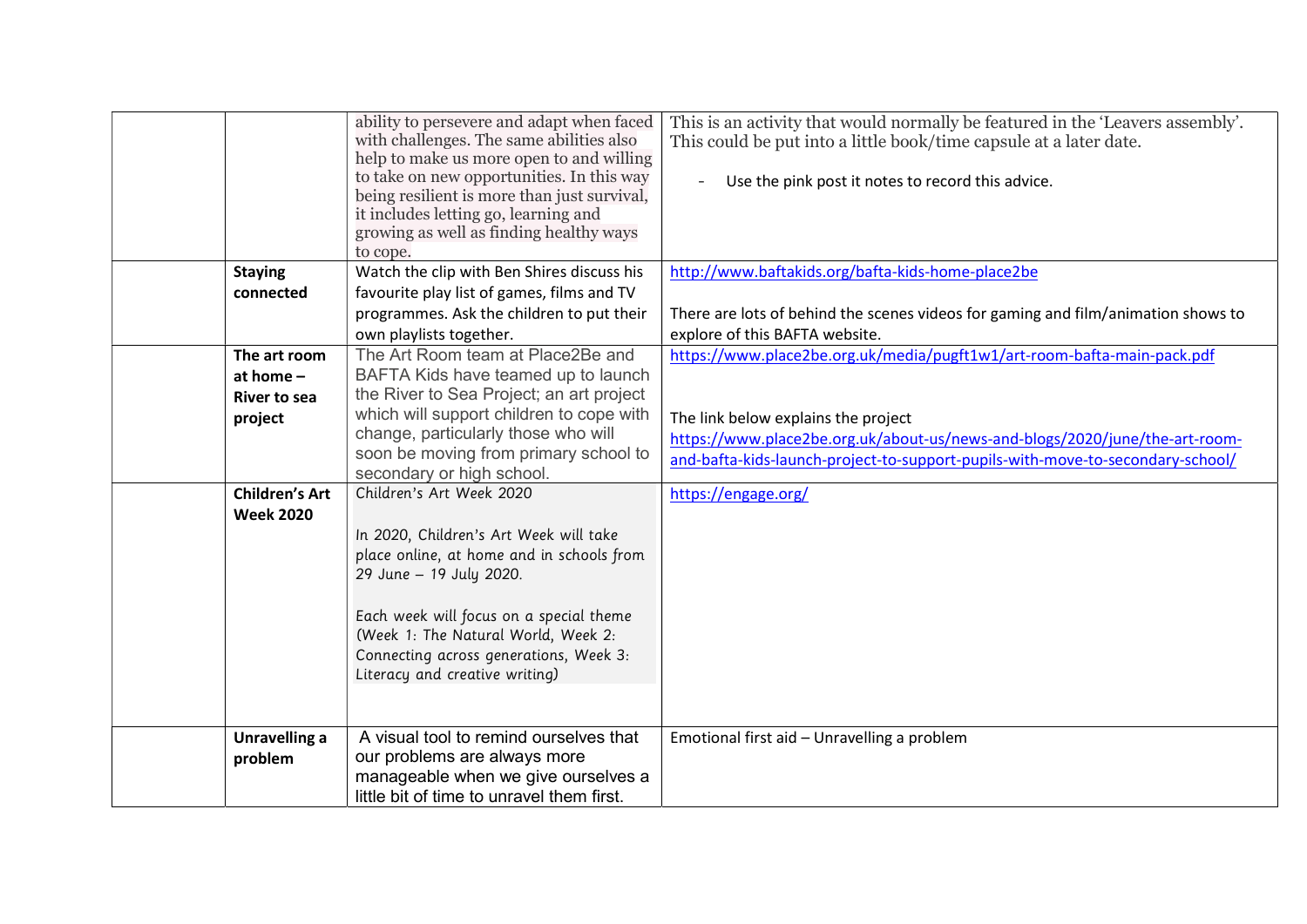|                | This allows us to separate the different<br>strands and prioritize our focus. |                                                    |
|----------------|-------------------------------------------------------------------------------|----------------------------------------------------|
| <b>Mindful</b> | Labyrinth - a finger labyrinth maze to                                        | Emotional First Aid - Mindfulness Finger Labyrinth |
| $\arctivity -$ | trace with the children's fingers - this can                                  |                                                    |
| finger maze    | help calm and soothe. Children can use                                        |                                                    |
|                | dominant and non-dominate hands. Can                                          |                                                    |
|                | be re-used as part of a well-being tool kit.                                  |                                                    |

Mindful activity

#### Cloudy or sunny

Purpose understanding emotions, emotional intelligence



Have the children sit, Guided script

Close your eyes and pretend you are out on a beautiful field. Its summer and it's warm and sunny. Maybe you can hear a bumble bee? Look up at the sky and imagine you are a cloud, what kind of cloud are you? Are you white and fluffy and floating gently in the breeze? Are you dark grey, angry and about to burst? Are you a rain cloud letting go of anger or other emotions? If so imagine letting your raindrops fall. Imagine cool water drops falling, letting go of the weight. Now let your strong raindrops fall away, feel how you get lighter. Now if you want to you can imagine you are the sun, shiny, warm and happy. How did if feel?

## Mindful activities….

- 1. Find your breath- take three slow, mindful breaths right now. Feel each breath from start to finish. Take it slow and put all of your curiosity into it. Can you feel your breath at your nose, tummy or chest? Feel your chest go up and down. Feel your chest expand and contract. Can you feel your breath at the tip of your nose? How did this exercise make you feel?
- 1. Put your hands on your tummy and count every time your chest goes up and when it goes down. Like this … Tummy goes up one. Tummy goes down – two. Ans so on, all the way to ten. See how paying attention to your breath makes you feel? How do you feel afterwards? When your angry or sad, take 10 mindful breaths and see if it makes a difference.
- 2. Fill an idea page….What are the best way for you to calm down and relax? Maybe yoga. Perhaps drawing? Write your ideas down on this 'coping'jar. When difficult emotions become too much to handle, remember your 'coping jar'.

### Mindful activity end of session….

- 1. Think a happy memory close your eyes and remember a time when you felt happy. Maybe someone was kind to you. Perhaps you got a smile from a friend or your pet was happy to see you. Remember a wonderful moment like that. Simply close your eyes and bring it into your mind. What did you see and hear? Did you laugh or smile? Who was there? Notice how you feel when you remember the memory?
- 2. Send kind thoughts Close your eyes and bring someone you really like to mind. Imagine them smiling at you. Say to them 'May you be healthy and strong' May you be Happy, May you be peaceful. Notice how your mind and heart feel when you do this. Notice how your body feels. Now